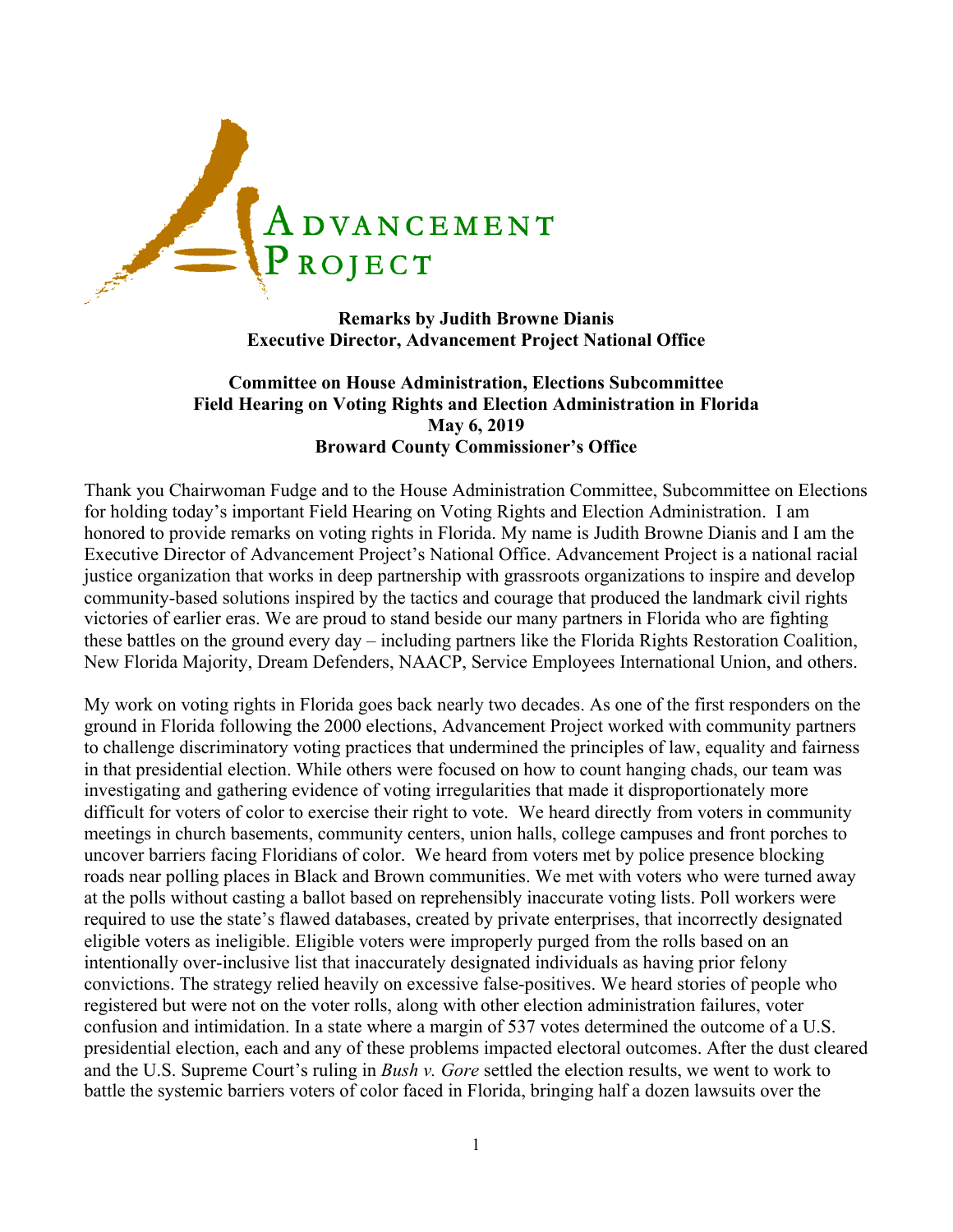ensuing years, advocating with elections officials, and lobbying lawmakers. Advancement Project's voting rights work with our partners in Florida over the last 20 years showcases the range of systemic barriers to voting faced by communities of color and the genius and perseverance of our partners to fight for their rights in the courthouse, the statehouse, the streets and ultimately at the ballot box. The story of voting rights in Florida is a harbinger of voting rights in our nation and speaks compellingly for the need for Congress to take decisive action to protect the right to vote throughout the country.

Ever since the chaos of the 2000 presidential election, Florida has been ground zero in battles for access to the polls. After Congress passed the Help America Vote Act of 2002, ostensibly intended to streamline statewide voter registration systems,<sup>1</sup> Florida implemented rigid matching requirements for voter registration that could disenfranchise eligible voters based on a typo or other minor mismatch error. In 2006 and 2007, Florida's law disenfranchised tens of thousands of otherwise eligible voters, disproportionately Latinx, Haitian Americans, and African Americans. <sup>2</sup> During this period, 65 percent of the unmatched rejected applicants were either Latinx or African American, even though Latinx communities comprised only 15 percent of the applicant pool and African Americans only 13 percent of the pool. Of the rejected voter applicants, 39 percent were Latinx, and 26 percent were African American. On behalf of the Florida NAACP, the Haitian-American Grassroots Coalition, and the Southwest Voter Registration Education Project, along with co-counsel, we brought a federal lawsuit, *NAACP vs. Browning*. As a result, on the eve of the registration deadline, 16,000 unmatched voter applicants were added to the rolls, an amendment to the law that eased some of the burdens on voters was enacted, and considerable public attention to the issue was generated. This pubic attention and ensuing advocacy prompted dozens of supervisors of elections to act within their discretion to allow voters to correct errors and minimize the numbers turned away.<sup>3</sup> Over those years, our legal challenges to Florida's statutory burdens on voter registration, including the state's restrictive verification requirements, unnecessary requirements on voter registration forms, and burdensome regulation of voter registration drives, while receiving mixed results in court, were instrumental in spurring progressive legislative reforms.<sup>4</sup> Advancement Project targeted key counties – including Broward, Palm Beach, Miami-Dade, Hillsborough, Orange, Osceola, Volusia and Duval – to work closely with election administrators and local coalition partners to protect the rights of potential voters by improving poll worker training and resource distribution, as well as improving registration administration.

Some of those early 2000's reforms – like expansions in early voting and court injunctions allowing increased opportunities for voter registration – improved access to the ballot box. Voters, particularly voters of color, used early voting in high numbers in the 2008 elections. But then those measures came under attack, and in 2011 Florida lawmakers passed H.B. 1355 - legislation cutting early voting (and

<u> 1989 - Jan Stein Stein, fransk politiker (d. 1989)</u>

<sup>1</sup> 42 U.S.C. § 15483(a)(5), See, Nat'l Comm'n on Federal Election Reform, *To Assure Pride and Confidence in the Electoral Process 29 (2001).*<br><sup>2</sup> See *NAACP v. Browning, 1163 F.3d 1153,1176 (11<sup>th</sup> Cir. 2008)*<br><sup>3</sup> On Election Day in 2008, at least 29 of Florida's 67 counties – including Broward, Miami-Dade, Orange, and Pinellas –

allowed voters to correct matching problems at the polls.

<sup>4</sup> From 2004-2008, Advancement Project represented voters in four lawsuits relating to voter registration in Florida: (1) *Diaz v. Cobb*, 475 F. Supp.2d 1270 (S.D. Fla. Feb. 27, 2007); 541 F. Supp.2d 1319 (S.D. Fla. 2008) (challenging the registration form's unnecessary check boxes and the burdensome registration correction deadlines; the claim against the checkbox was dismissed in 2007 and judgment was entered in favor of the state as to the other claim in 2008); (2) *League of Women Voters v. Cobb*, 447 F. Supp. 2d 1314 (S.D. Fla. 2006) (preliminarily enjoining enforcement of third party registration laws as unconstitutional) (3) *League of Women Voters v. Browning*, 575 F. Supp.2d 1298 (S.D. Fla. 2008) (refusing to preliminarily enjoin amended laws governing third party registrations); and (4) *NAACP v. Browning*, 523 F.3d 1153 (11th Cir. 2008) (challenging HAVA matching requirements).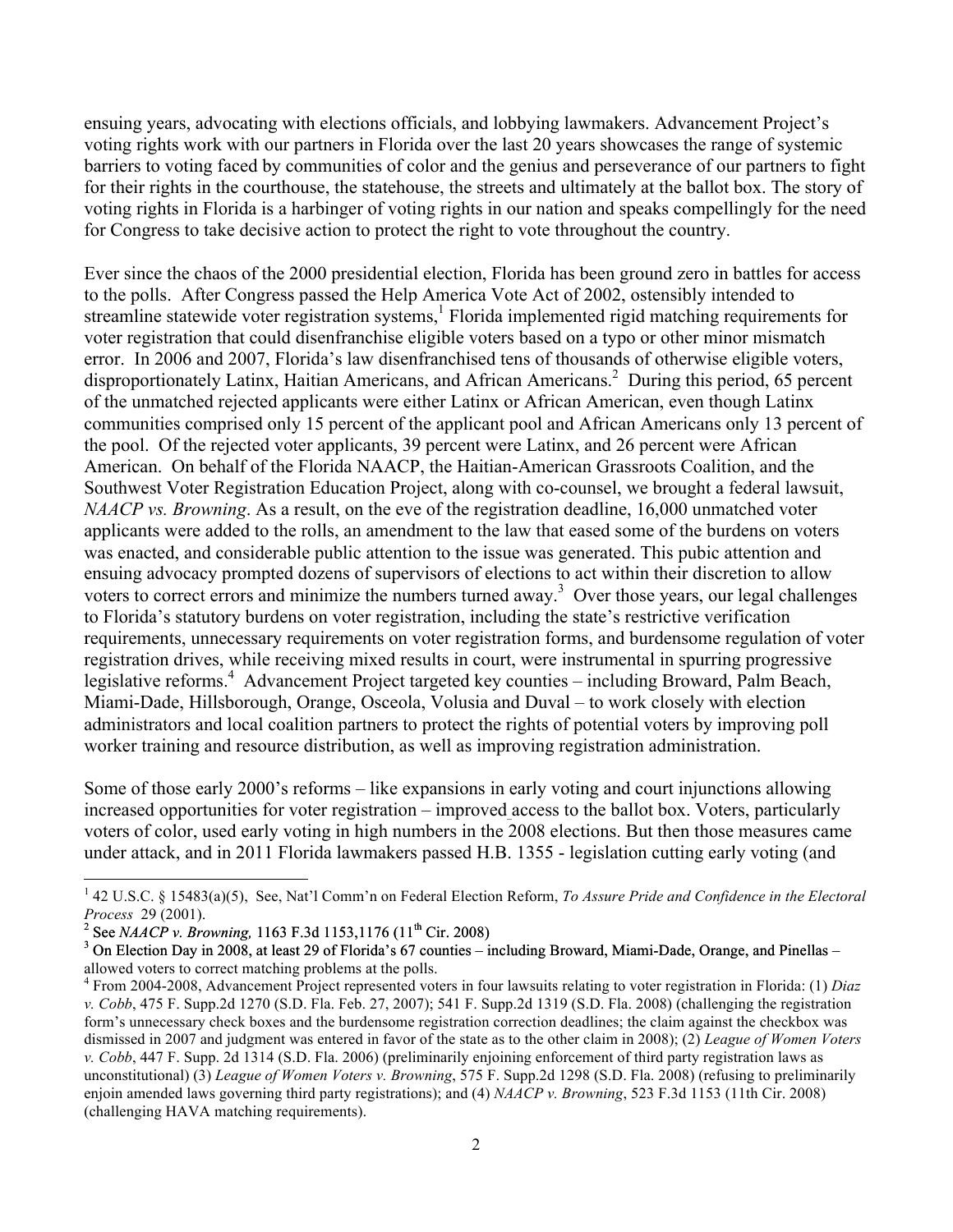eliminating the final Sunday before election day, when Souls to the Polls programs expanded African American voter turnout), placing onerous restrictions on third party voter registration efforts and creating additional hurdles for voters who had moved – measures that all had a disparate impact on voters of color.<sup>5</sup> The restrictions led some voter registration groups – including the League of Women Voters – to cease voter registration operations until the lawsuit was settled mere months before the 2012 elections. Social scientists concluded that H.B.1355's onerous voter registration restrictions lead to a precipitous drop in voter registrations leading into the 2012 elections, particularly among underrepresented populations.<sup>6</sup> The law's cuts to early voting led to long lines and massive wait times on Election Day that year – wait times that were two to three times longer in African American and Latino precincts than in white precincts.<sup>7</sup> We helped uplift the story of 102-year old Desiline Victor, a determined Haitian-American voter who was forced, due to unequal polling place resources, to wait more than three hours at her precinct to vote in 2012. Her tenacity and the barriers she faced were later highlighted by President Barak Obama in the 2013 State of the Union address, where he challenged the nation to make it easier to vote.<sup>8</sup>

Florida also employed yet another flawed data matching process when it used faulty and outdated motor vehicle and immigration databases as a proxy to remove non-citizens from the voter rolls in advance of the 2012 elections, a move that instead wrongly targeted thousands of eligible citizen voters – disproportionately voters of color – due to the databases' inaccuracies and problematic matching protocols. Nevertheless, the Secretary of State continued the program to purge voters, even within prohibited blackout dates. In 2012 we joined forces with LatinoJustice PRLDEF and other partners to bring suit to stop Florida's mass purge.<sup>9</sup> Our research found that 87 percent of the people on Florida's purge list were people of color and more than 50 percent were Latinx.<sup>10</sup> And this flawed program impacted more than those who were wrongly removed from the rolls – it spurred intimidation throughout entire communities that further chilled participation. Florida's Latinx and Haitian communities reported that they were afraid that police would show up at their homes, and go through their documents just because they had the audacity to register for the right to vote.

Keep in mind that all of this occurred *before* the U.S. Supreme Court gutted the preclearance provisions in the Voting Rights Act that had ensured protection for key jurisdictions in Florida covered under the preclearance mandate. Not only did the *Shelby v. Holder* decision open the door to discriminatory practices that would have been halted at the outset under the preclearance, but it made it more difficult to challenge such laws, placing the burden on already under-represented voters of color and their

 

<sup>5</sup> Herron, Michael C. and Daniel A. Smith, "Florida's 2012 General Election under HB 1355: Early Voting, Provisional Ballots, and Absentee Ballots," Executive Summary, https://electionsmith.files.wordpress.com/2013/01/lwv-pr-herronsmith.pdf ("minority voters and African Americans in particular were most burdened in the 2012 General Election by recent legal changes in Florida's electoral environment.")

<sup>&</sup>lt;sup>6</sup> Herron, Michael C., and Daniel A. Smith. "The Effects of House Bill 1355 on Voter Registration in Florida." *State Politics* & *Politics C. Quarterly*, vol. 13, no. 3, 2013, pp. 279–305. *JSTOR*, www.jstor.org/stable

<sup>&</sup>lt;sup>7</sup> Herron, Michael C., and Daniel A. Smith. "Race, Party, and the Consequences of Restricting Early Voting in Florida in the 2012 General Election." *Political Research Quarterly*, vol. 67, no. 3, 2014, pp. 646–665. *JSTOR*,

www.jstor.org/stable/24371899. ("Florida's decision to truncate early voting may have diminished participation rates of those already least likely to vote")

<sup>8</sup> Carli Teproff, "Woman who earned praise from Obama after waiting in line for hours to vote dies at 106," *Miami Herald*, Oct. 1 2017.<br><sup>9</sup> Arcia, et al. v. Florida Secretary of State, No. 12-15738 (11th Cir. 2014)

<sup>&</sup>lt;sup>10</sup> Advancement Project, "Segregating American Citizenship: Latino Voter Disenfranchisement in 2012," (Sept. 12, 2012), https://b.3cdn.net/advancement/18ff5be68ab53f752b\_0tm6yjgsj.pdf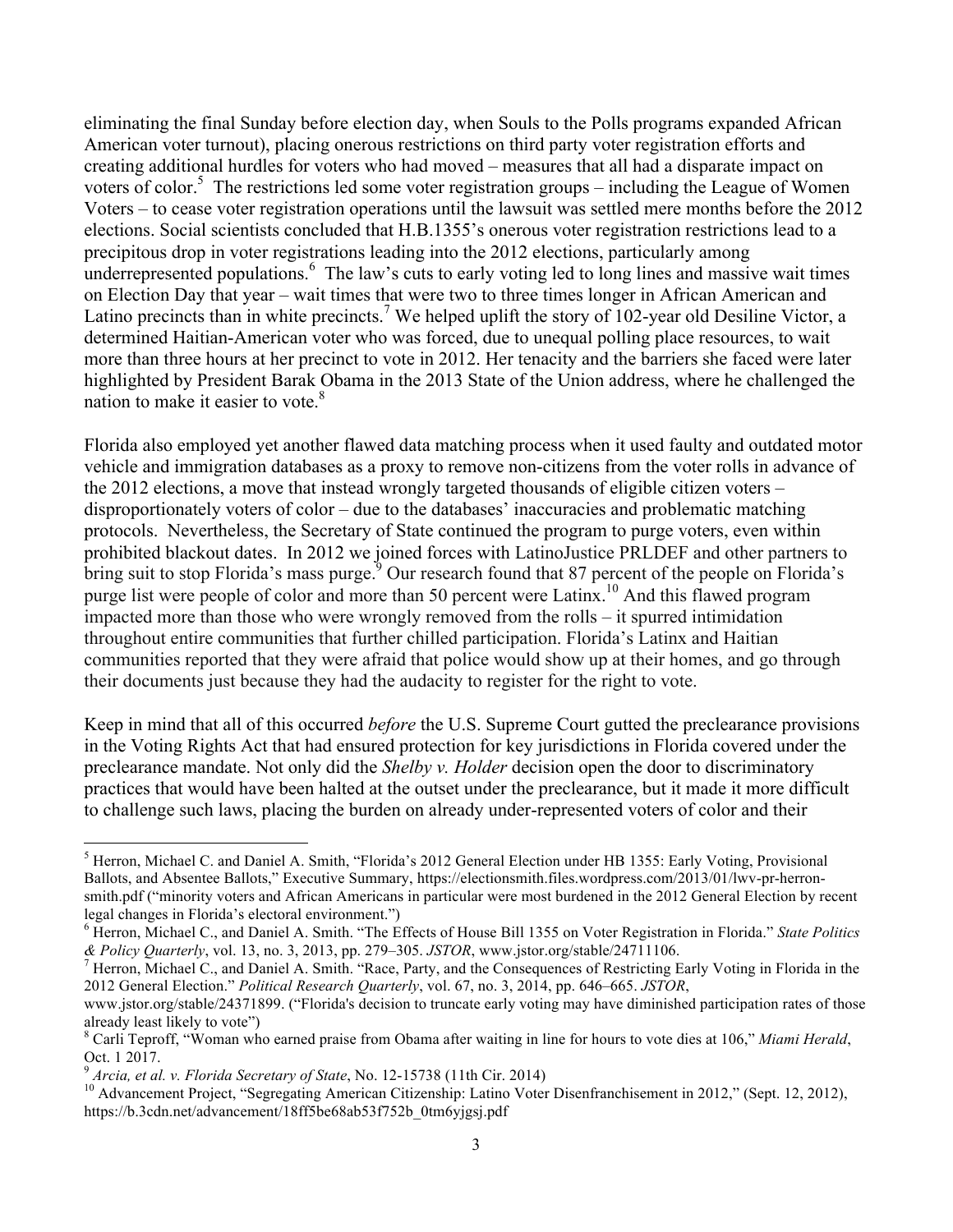advocates. Since then, without the law's stopgaps, the burden has fallen even more heavily on impacted voters to challenge denials of their fundamental right to vote.

Through grassroots organizing, legal, legislative and electoral strategies and deep tenacity, groups have impacted access to democracy in Florida in meaningful ways. For more than a decade, Desmond Meade and the Florida Rights Restoration Coalition (FRRC) have been working to dismantle Florida's draconian felony disenfranchisement law – leading to the historic passage in November of Amendment 4, the largest expansion of the state's electorate since Reconstruction. As far back as 2002 we were calling for restoration of voting rights for returning citizens in our report, *Re-enfranchisement: A Guide for Individual Restoration of Voting Rights in States that Permanently Disenfranchise Former Felons*. Advancement Project was the only national group invited to be a founding member of FRRC and we've been working with FRRC since its inception – when no one thought Florida's law could be changed.

Florida was among four states that permanently denied civil rights to every citizen with a felony conviction. Ten percent of the Florida's voting age population was excluded from voting – and one in five African Americans in the state was denied the vote. The vast majority of those barred from voting due to a criminal record are not incarcerated. They live, work, and pay taxes in our communities. In advance of the 2018 elections, we released *Democracy Disappeared*, research illustrating how Florida's law – a law born out of hostility to Reconstruction<sup>11</sup> – created a web of disempowerment for Florida's Black neighborhoods. The report showed how felony disenfranchisement silenced the voices of returning citizens and thwarted their ability to make change in their neighborhoods – neighborhoods that are disproportionately Black and/or poor when compared to the state average.<sup>12</sup> For returning citizens, democracy had truly disappeared. Now, with Amendment 4, it has the opportunity to rise.

The passage in November of Amendment 4 by nearly 65 percent of Florida's voters opened the doors of democracy to 1.4 million returning citizens in the state. But now these newfound rights are under attack by Florida lawmakers who just days ago, voted to undue the will of the voters – through legislation that would expand the law's exemptions and make it harder for returning citizens to be eligible to register to vote. Among other problematic measures, the legislation would continue the disenfranchisement of otherwise eligible returning citizens with outstanding costs, even if those fines, fees, and restitution obligations are reduced to a civil judgment and not part of the criminal case. The measure also places arduous administrative burdens on local election supervisors to individually check state, federal or outstate court records to determine whether an applicant has ever been convicted of a felony in any state or federal court, and if so, to verify whether the applicant has completed all terms of their sentence. At the time of submission of this testimony, lawmakers were poised to reconcile the legislation and send it to Governor DeSantis for his signature, laying the path for it to become effective on July 1, 2019. The fight for an inclusive democracy in Florida continues.

This past mid-term election cycle has shown us the power of communities of color. People of color turned out and were engaged. But we must not confuse that turnout to suggest that we have overcome voting barriers. The fact that some voters persevere to overcome barriers to voting doesn't mean that the

<u> 1989 - Jan Stein Stein, fransk politiker (d. 1989)</u>

<sup>&</sup>lt;sup>11</sup> Tim Elfrink, "The long, racist history of Florida's now-repealed ban on felons voting," Washington Post, Nov. 7, 2018, https://www.washingtonpost.com/nation/2018/11/07/long-racist-history-floridas-now-repealed-ban-felonsvoting/?utm\_term=.324ae92847cb

<sup>&</sup>lt;sup>12</sup> Advancement Project, "Democracy Disappeared, How Florida Silences the Black Vote through Felony Disenfranchisement," (Oct. 2018), https://advancementproject.org/democracydisappeared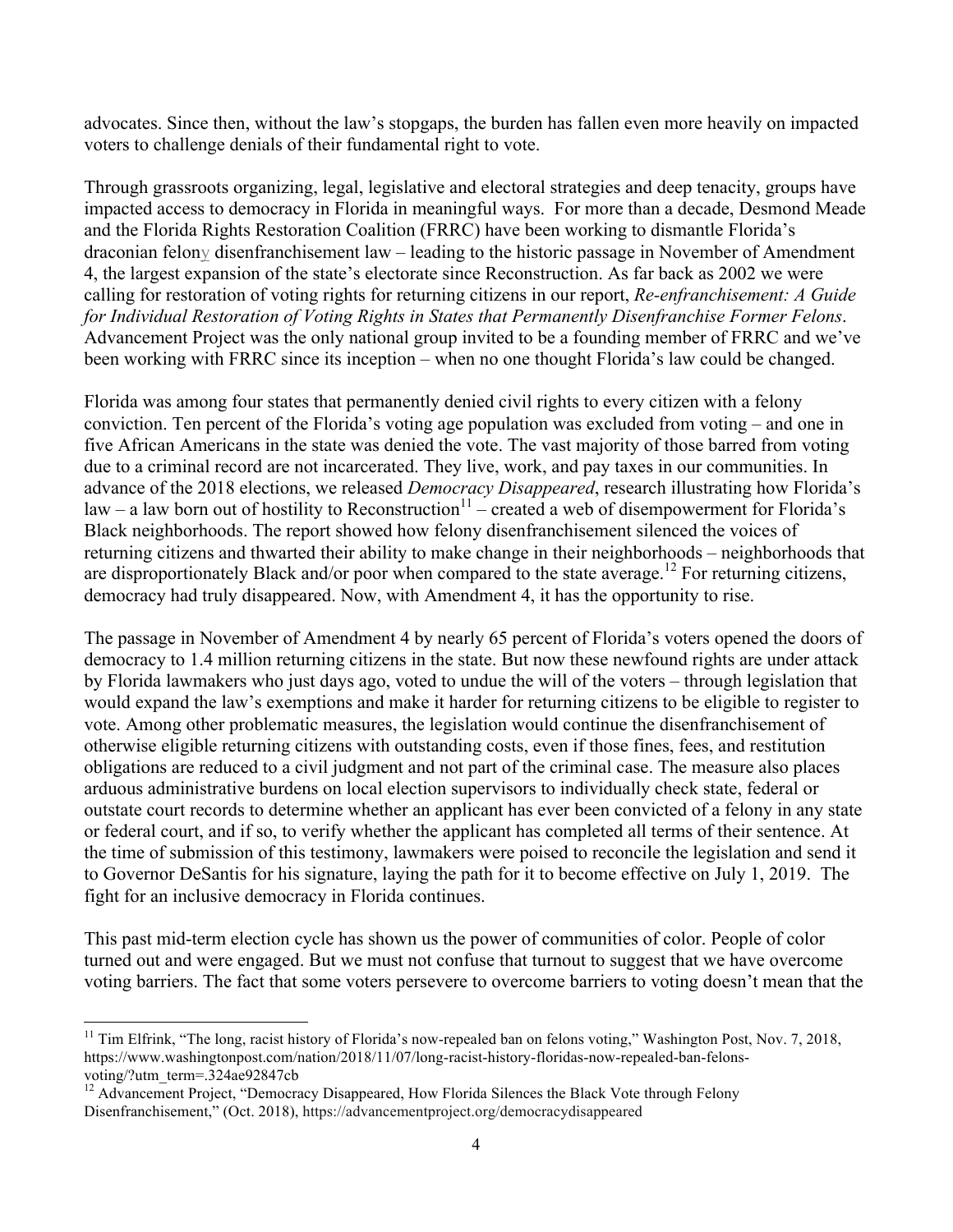barriers are not unlawful.<sup>13</sup> Moreover, many voters are dissuaded by voter suppression. It was estimated that more than 200,000 Floridians did not vote in 2012 due to long lines resulting from cuts to early voting. $^{14}$ 

Under the current administration, the Justice Department's political appointees have retreated on the Department's legal oversight of discriminatory voting laws – in some cases, even switching sides. They have fanned the flames of ignorance, fear, hate and racism by lying about voters of color, portraying Latinx and Black people as those who are not entitled to the franchise, but deserve investigations in "urban areas" and phony integrity panels instead.

These attacks show that Congress must take affirmative steps to protect the right to vote. The full protections of the Voting Rights Act are necessary to ensure that the promises of the Reconstruction Amendments are kept. One thing we learned in Florida in 2000 is that discriminatory voting measures and practices cannot be effectively challenged after the fact. A lost vote can never be reclaimed, and the collective legacy of these lost votes leaves a lasting scar on democracy for generations.

More than half a century after hard fought civil rights struggles lead to the passage of the Voting Rights Act, the urgency of that movement today could not be clearer. Communities of color are resisting all-out assaults on our lives, dignity and freedom on multiple fronts. Black and Brown people are fighting back against police brutality in our streets and in our schools. Our immigrant neighbors are profiled, criminalized, thrown in cages and kicked out of the country as if they were less than human. Amid these attacks on our humanity and our voice, we are fighting the same battle that the freedom fighters led during the civil rights movement. The attack on the right to vote continues – at stake is our very voice, and indeed our vey dignity.

The *Shelby* decision emboldened these attacks on the right to vote - assaults designed to curtail the growing political power of voters of color as they emerge into the new American majority. Today nearly a third of eligible voters are voters of color, and those numbers are only growing – producing a backlash against the growing American electorate. Sometimes the courts see through the ruse, but in the post-*Shelby* world, the protections may be short lived.

We know most Americans believe that elections should be free, fair and accessible. Instead of being a partner in that work, the current administration fans unfounded fears of "voter fraud" in order to demonize the growing American majority. These efforts to delegitimize voters of color are paving the way for further restrictions on voting – and Florida's example over the last 20 years shows how dangerous these are. Without the preclearance provisions in the Voting Rights Act that were gutted by the *Shelby* ruling, and without explicit protection for the Right to Vote in the U.S. Constitution, voting still largely remains the province of state and local election authorities, where it is more vulnerable to attack by politicians and courts – as we are seeing right now in the Florida legislature. The Supreme Court's gutting of the Voting Rights Act in *Shelby* - and the ensuing decisions in its wake - makes challenging these laws' discriminatory effects more difficult.

<u> 1989 - Jan Stein Stein, fransk politiker (d. 1989)</u>

<sup>&</sup>lt;sup>13</sup> Polling conducted in advance of the 2018 elections by Advancement Project in collaboration with the NAACP and African American Research Collaborative showed that voters of color were driven to vote by widespread attacks on people of color and their access to democracy. https://www.africanamericanresearch.us/survey-results 14 Scott Powers and David Damron, "Analysis: 201,000 in Florida didn't vote because of long lines," *Orlando Sentinel*, Jan.

<sup>29, 2013,</sup> https://www.orlandosentinel.com/business/os-xpm-2013-01-29-os-voter-lines-statewide-20130118-story.html